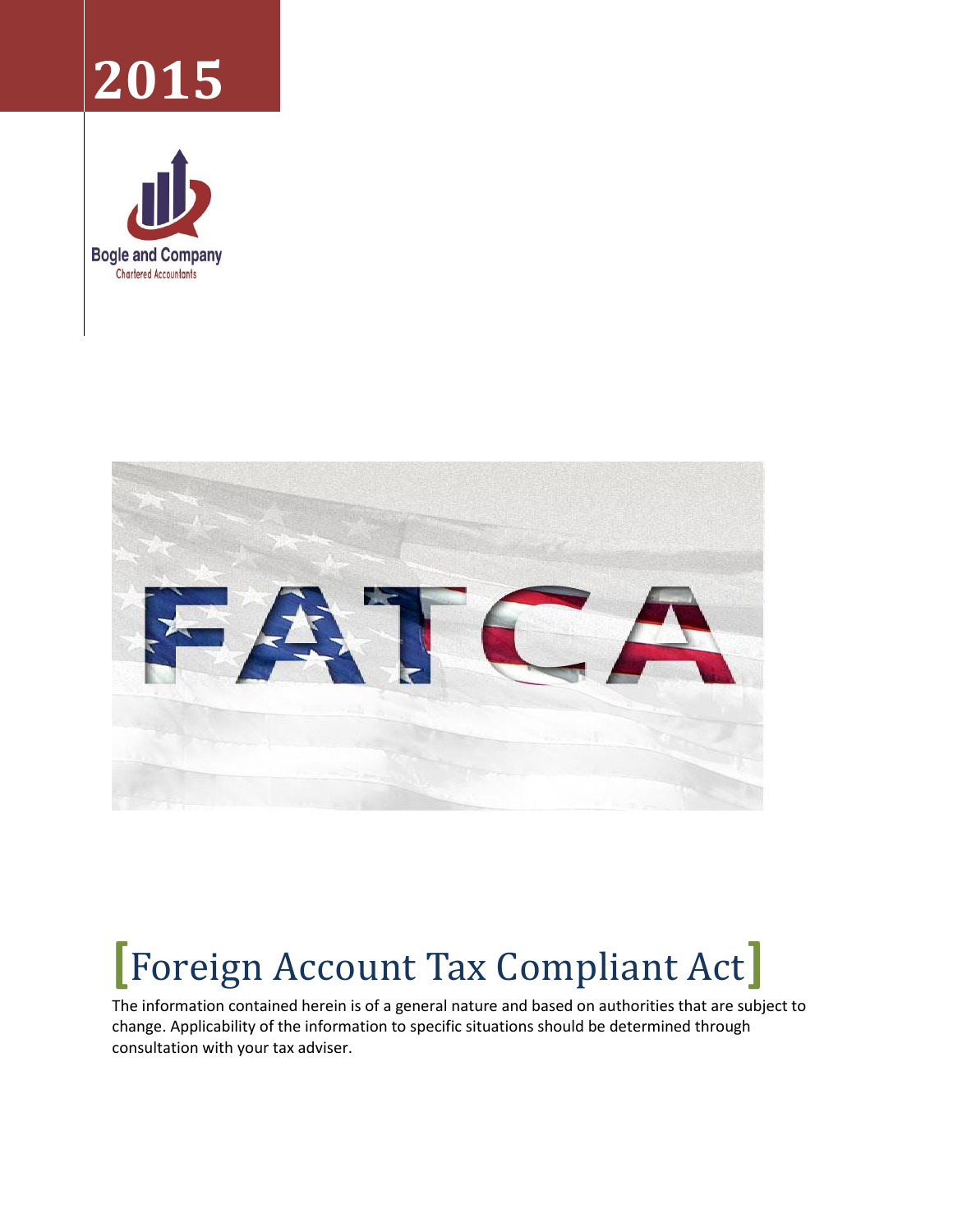#### *What is FATCA?*

Foreign Account Tax Compliance Act (FATCA) became law in March 2010. Its purpose is to target tax non-compliant by U.S taxpayers with foreign accounts. This is achieved through reporting, by the taxpayers themselves about certain foreign financial accounts and offshore assets; by foreign financial institutions, such as banks, about accounts held by U.S taxpayers or foreign entities in which U.S taxpayers hold a substantial ownership interest.

#### *What is its objective?*

The objective of FATCA is the reporting of foreign financial assets; withholding is the cost of not reporting. Under FATCA, to avoid being withheld upon, foreign financial institutions (FFIs) may register with the IRS and agree to report to the IRS certain information about their U.S. accounts, including accounts of certain foreign entities with substantial U.S. owners

## *The impact of FATCA on individuals*

U.S individuals, who also include permanent residents and a very limited number of non-resident individuals who own foreign financial account or offshore assets and are required to file income taxes in the U.S, are to use form 8938, if the threshold tests are met.

### *What is the threshold?*

- **Unmarried taxpayers living in the US:** The total value of your specified foreign financial assets is more than \$50,000 on the last day of the tax year or more than \$75,000 at any time during the tax year
- **Married taxpayers filing a joint income tax return and living in the US:** The total value of your specified foreign financial assets is more than \$100,000 on the last day of the tax year or more than \$150,000 at any time during the tax year
- **Married taxpayers filing separate income tax returns and living in the US:** The total value of your specified foreign financial assets is more than \$50,000 on the last day of the tax year or more than \$75,000 at any time during the tax year.
- **Taxpayers living abroad. You are a taxpayer living abroad if:**
	- $\circ$  You are a U.S. citizen whose tax home is in a foreign country and you are either a bona fide resident of a foreign country or countries for an uninterrupted period that includes the entire tax year, or
	- $\circ$  You are a US citizen or resident, who during a period of 12 consecutive months ending in the tax year is physically present in a foreign country or countries at least 330 days.

#### **If you are a taxpayer living abroad you must file if:**

 You are filing a return other than a joint return **and** the total value of your specified foreign assets is more than \$200,000 on the last day of the tax year or more than \$300,000 at any time during the year; or